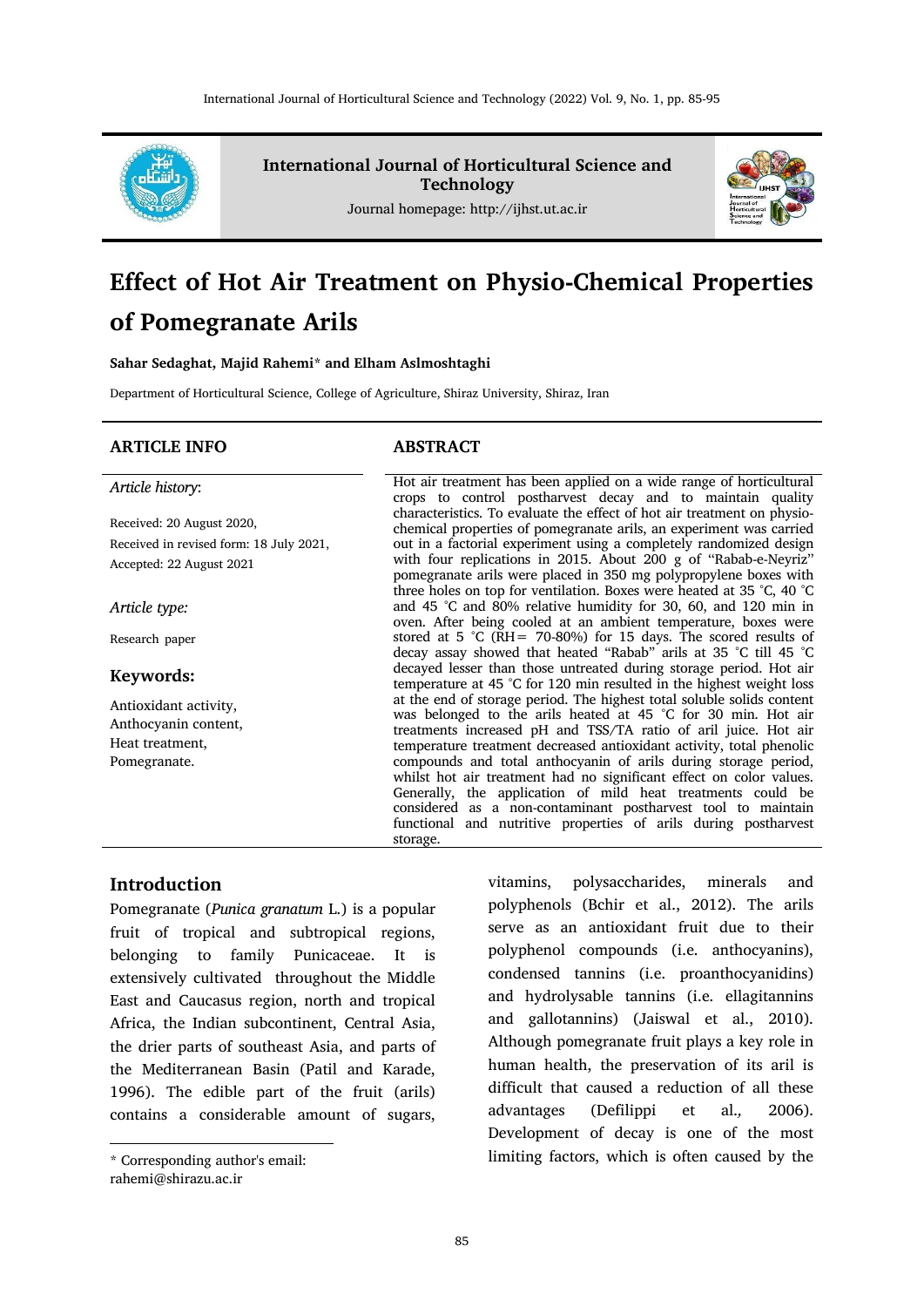presence of fungal inoculum in the blossom end of the fruit. During long-term storage, arils face to some postharvest disorders such as rind scald, weight loss, pathogen infection and physiological discoloration (Defilippi et al., 2006).

Heat treatment, a physical method, attracted so much attention as a novel means to extend the storage life of arils (Lurie, 1998; Palou et al., 2008; Schirra et al., 2000). There are three methods of using heat commodities; hot water, vapor heat and hot air treatments. In general, cultivar, fruit condition prior to treatment, temperature, treatment duration, and the mode of heat application were depended on fruit responses to heat. The fruit physiological responses are varied by season and growing location, and can be as a result of differences in climate, soil type, season, cultivation practices, maturity at harvest, and fruit size (Fallik, 2004). Moreover, hot air treatment has been shown not only to reduce pathogens, but also induce resistance of host against fungal attack, thereby inhibiting decay incidence in postharvest fruits (Sabehat et al., 1998). Artés et al. (2000) found that hot air treatment could maintain high levels of organic acids and antioxidant activities in pomegranate fruit and broccoli heads. The combination of hot air treatment and antagonistic yeast had notable inhibitory effects on the infections in peach fruit's wound (Zhao et al., 2019). Hot air treatments at 39 °C for 3 days in peach fruit was found to delay internal breakdown development, although it enhanced the red coloration in both peel and flesh (Bustamante et al., 2012; Lauxmann et al*.,* 2012). Pal et al. (1999) found that mangoes treated with hot air produced a more attractive skin color than the control. If the temperature and duration are inaccurately handled, the internal quality of the fruit would be affected and skin burns may result. Thus, hot air treatment has a great potential as a postharvest treatment for reducing decay and maintaining fruit quality.

Previous studies in heat treatments of pomegranate were related to the hot water treatment; hence, the objective of this study was to evaluate the effects of different hot air treatments on natural decay and fruit quality of pomegranate arils.

# **Materials and Methods** *Plant material*

Pomegranate (*Punica granatum* L.) fruits of ''Rabab-e-Neyriz'' cultivar were bought from NeyRiz, Fars, Iran and stored at 5 °C in cold storage for 7 days until the beginning of the experiment. Pomegranate with defect (sunburn, crack, bruise, and cut in the husk) were discarded and the remaining fruits were thoroughly washed with water and disinfected with hypochlorite sodium (5%) to remove the dirt before applying heat treatments. The husk was carefully cut at the equatorial zone with stainless-steel sharpened knives and arils were manually separated.

#### *Treatments and storage conditions*

Approximately 200 g of arils were placed in 350 mg polypropylene boxes, ventilated with three holes of 5 mm diameter on top and then heated at 35 °C, 40 °C and 45 °C and RH =  $80$ % in hot air oven. Arils were taken out from oven following meeting different heating durations (30, 60, 120 min) and after being cooled at an ambient temperature, the boxes were stored 15 days in incubator at 5 °C with RH=70-80%. Corresponding controls were not heated and directly stored at the same conditions. Samples of treated arils were evaluated after 15 days to determine the effect of heat treatments on aril quality. The following attributes were determined after 15 days.

# *Fungal mycelium development assessment (Aril decay)*

The development of fungal mycelium on the arils was assessed in control group and hot air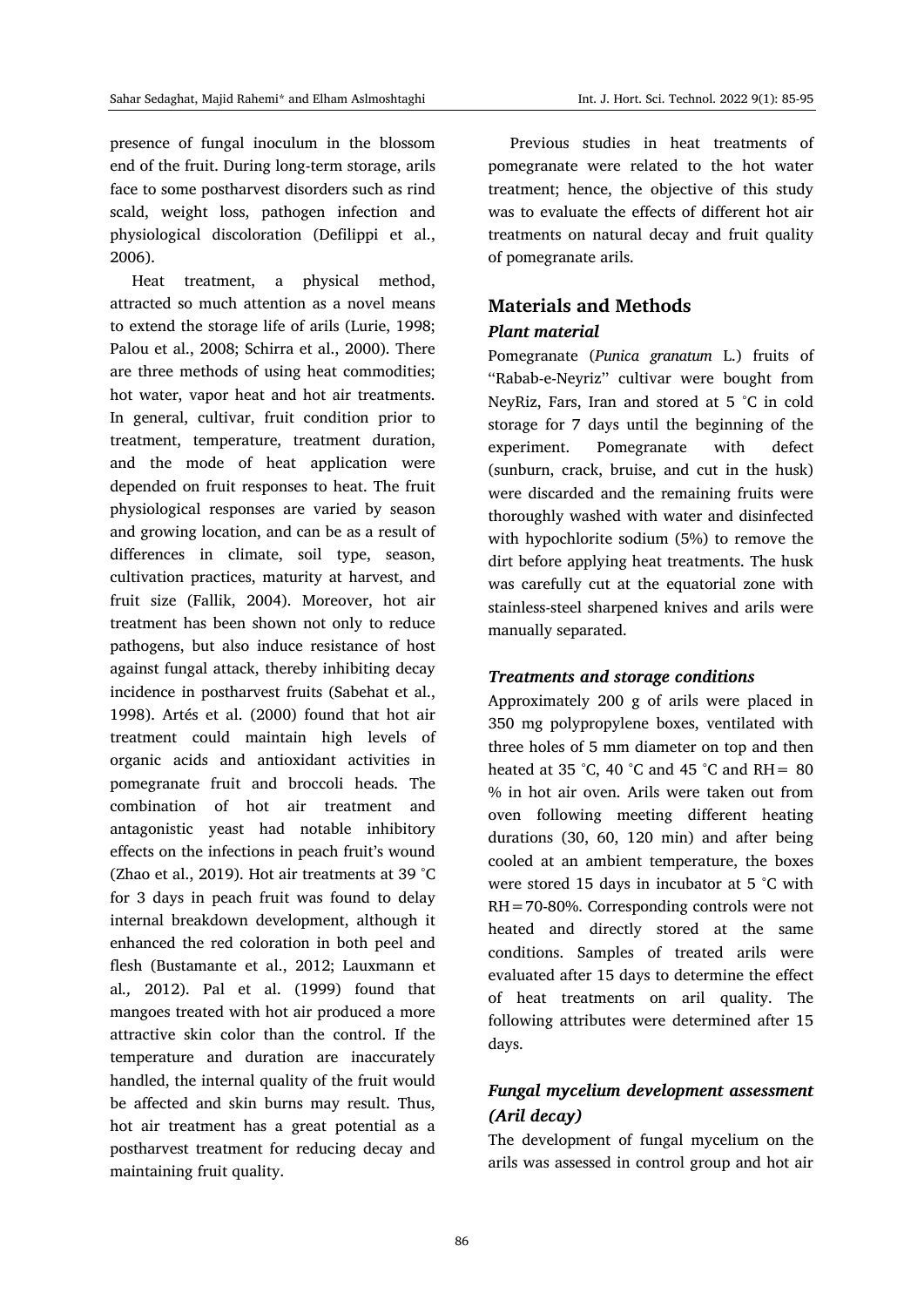treatments after 15 days. Samples were scored for aril decay according to the following quantitative scale: 0 = no lesion (visible infected area) or no fungal mycelium present,  $1 =$  mycelium present on the aril surface,  $2 =$ lesion  $\leq$  25% of aril surface, 3 = lesion on 26– 50% of aril surface,  $4 =$  lesion  $>50\%$ 

#### *Aril weight loss*

Weight loss of stored samples was recorded by weighting the samples before and after storage with digital balance and percentage of aril weight loss was calculated by the following equation:

Weight loss (
$$
\%
$$
) =  $\frac{\text{aril weight before storage}(g) - \text{aril weight after storage}(g)}{\text{aril weight before storage}(g)} \times 100$ 

#### *Aril color values*

Pomegranate aril color was measured using a colorimeter (Chroma Meter, Minolta, Japan). Juice color was assessed according to the Commission International del Eclairage (CIE) and expressed as  $L^*$ ,  $a^*$ ,  $b^*$ , C, and H $\degree$  color values. In this coordinate system, the L\* value is a measure of lightness, ranging from 0 (black) to  $+100$  (white); the a\* value ranges from  $-100$  (greenness) to  $+100$  (redness), and the  $b^*$  value ranges from  $-100$  (blueness) to  $+100$  (yellowness). The chroma or intensity (C\*) were calculated according to the following equation (Romano et al., 2008):

$$
C = (a^{*2} + b^{*2})^{1/2}
$$

#### *Antioxidant activity*

Antioxidant activity of the aril extracts was assessed using 2,2 diphenyl1picrylhydrazylhydrate (DPPH). The DPPH radical scavenging activity of aril extracts was quantified according to the method reported by Mirdehghan et al*.* (2006) with minor modifications. Briefly, 1 ml of extract was mixed with 1 ml of Tris and 1 ml of DPPH. After leaving for 30 minutes in the dark at room temperature, the absorbance was recorded at 517 nm using a UV visible spectrophotometer (UV 1601, Shimadzu, Japan). Blank is considered with Tris. The antioxidant activity was calculated based on the following equation.

A.A (%) = 
$$
[1 - (A_{Sample} / A_{Control})] \times 100
$$

Where, A  $_{\text{sample}}$  is read by spectrophotometer, A  $_{\text{Control}}$  is mixture of 1 ml of Tris and 1 ml of DPPH.

#### *Total phenolic compounds*

Total phenolic content in aril juice was determined using the Folin–Ciocalteu method (Ghasemnezhad et al., 2013) with some modifications. Briefly, 900 µL of diluted juice was mixed with 180 µL of 50% Folin– Ciocalteu reagent and 900 µL of 2% sodium carbonate. The mixture was allowed to stand for 90 min at room temperature in the dark before the absorbance was measured using a UV– visible spectrophotometer (Shimadzu UV 240, Cambridge, USA) at 760 nm. The results were expressed as mg gallic acid equivalent in 100 mL of juice (mg GAE/100 mL of juice).

#### *Anthocyanin content*

Anthocyanin content was determined using the pH differential method described by Kirca et al*.* (2007). Two samples of 150 µl were taken from the upper phase of pomegranate juice, and each one was placed in 25 ml flask. The first flask was diluted with buffer solution pH 1 (1.49 g KCl/100 ml and 0.2 N HCl) and the second one with buffer solution pH 4.5 (1.64 g sodium acetate/100 ml). After standing for 30 min at room temperature, the absorbance of samples was measured at 520 and 700 nm, using a UV– visible spectrophotometer (Shimadzu UV 240, Cambridge, USA). Pigment content was calculated, based on cyanidin-3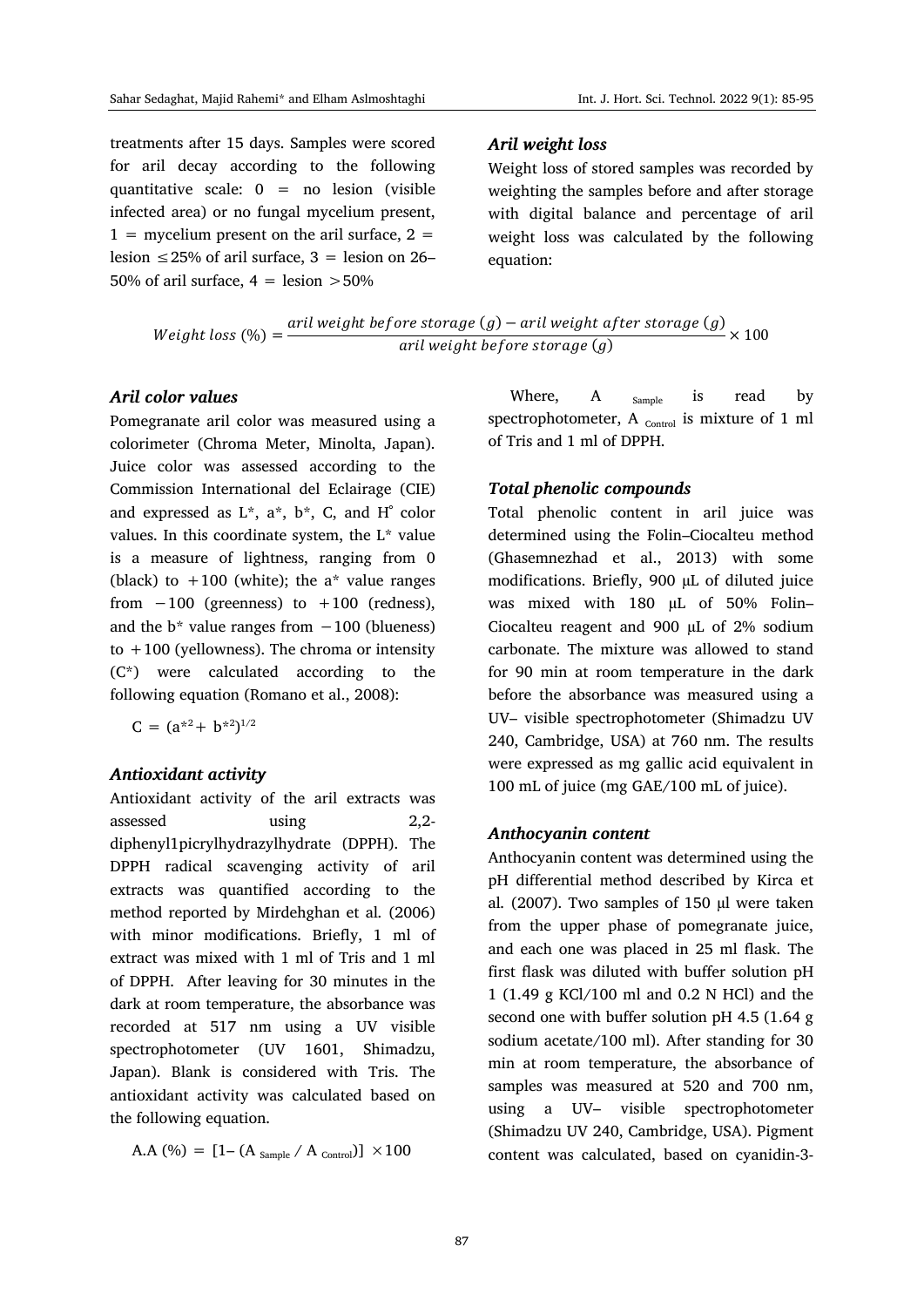glucoside using the following equation:

 $A = (A_{520}-A_{700})$  PH <sub>1.0</sub>-  $(A_{520}-A_{700})$  PH<sub>4.5</sub>

The monomeric anthocyanin pigment content in the original sample was calculated according to the following formula:

 $AC = A x MW x DF x 1000 / E.$ 

Where, A- difference of sample absorbance between pH 1.0 and 4.5, ε- molar extinction coefficient for cyanidin-3-glucoside (26,900); L- path length of the spectrophotometer cell (1.0 cm), DL- dilution factor and molecular weight (MW) of cyanidin-3- glucoside (449.2 g/mol), 1000- factor for conversion from g to mg. The result was expressed as mg cyanidin-3-glucoside equivalent/100 g extract.

# *Titratable acidity (TA), Total soluble solids (TSS) and pH*

To measure the titratable acidity, 5 ml of extracted aril juice was diluted to 40 ml with distilled water and titrated with 0.1 N sodium hydroxide. Titratable acidity was calculated as percentage of citric acid by the following formula (Nielsen, 2010):

% acid (W/V) = N  $\times$  V1  $\times$  Eq wt / V2  $\times$  10

Where  $N =$  normality of titrant (usually NaOH ( $mEq/mL$ )), V1 = volume of titrant (mL), Eq. wt. = Equivalent weight of predominant acid (mg/mEq),  $V2 =$  volume of sample (mL).

Total soluble solids in the extracted juice of aril was measured by a hand-held refractometer (Extech Co., Model RF 10, Brix, 0–32 %, USA), and the results were expressed as percentage.

pH of the juice was also evaluated using a digital pH meter (Extech Co., USA).

#### *Vitamin C*

Vitamin C content of arils was determined by the 2, 6-dichlorophenolindophenol method (Tefera et al., 2007). An aliquot of 100 µL of aril juice extract was diluted to 10 mL with 2% metaphosphoric acid and vortexed for 30 s. Then 1 mL of that mixture was taken and diluted with 9 mL of indophenol. After vortexing, the ascorbic acid content was measured at 515 nm using a UV– visible spectrophotometer (Shimadzu UV 240, Cambridge, USA).

#### *Statistical analysis*

This experiment was conducted in a factorial experiment using a completely randomized design with four replicates. Data analysis was conducted using analysis of variance (ANOVA) procedure. The comparison of mean values was carried out according to the Least Significant Difference ( $P \leq 0.05$ ). The SAS software version 9.00 was used on all analyses.

#### **Results**

#### *Aril decay and weight loss*

After 15 days of storage, the highest decay (internal decay) was appeared in control treatment compared to different heat treatments (Fig. 1). Arils treated with hot air treatments exhibited lower decay than those untreated arils. Arils treated with hot air at 35 °C for 120 min had the lowest decay level; whilst, the difference was not significant with other heat treatments.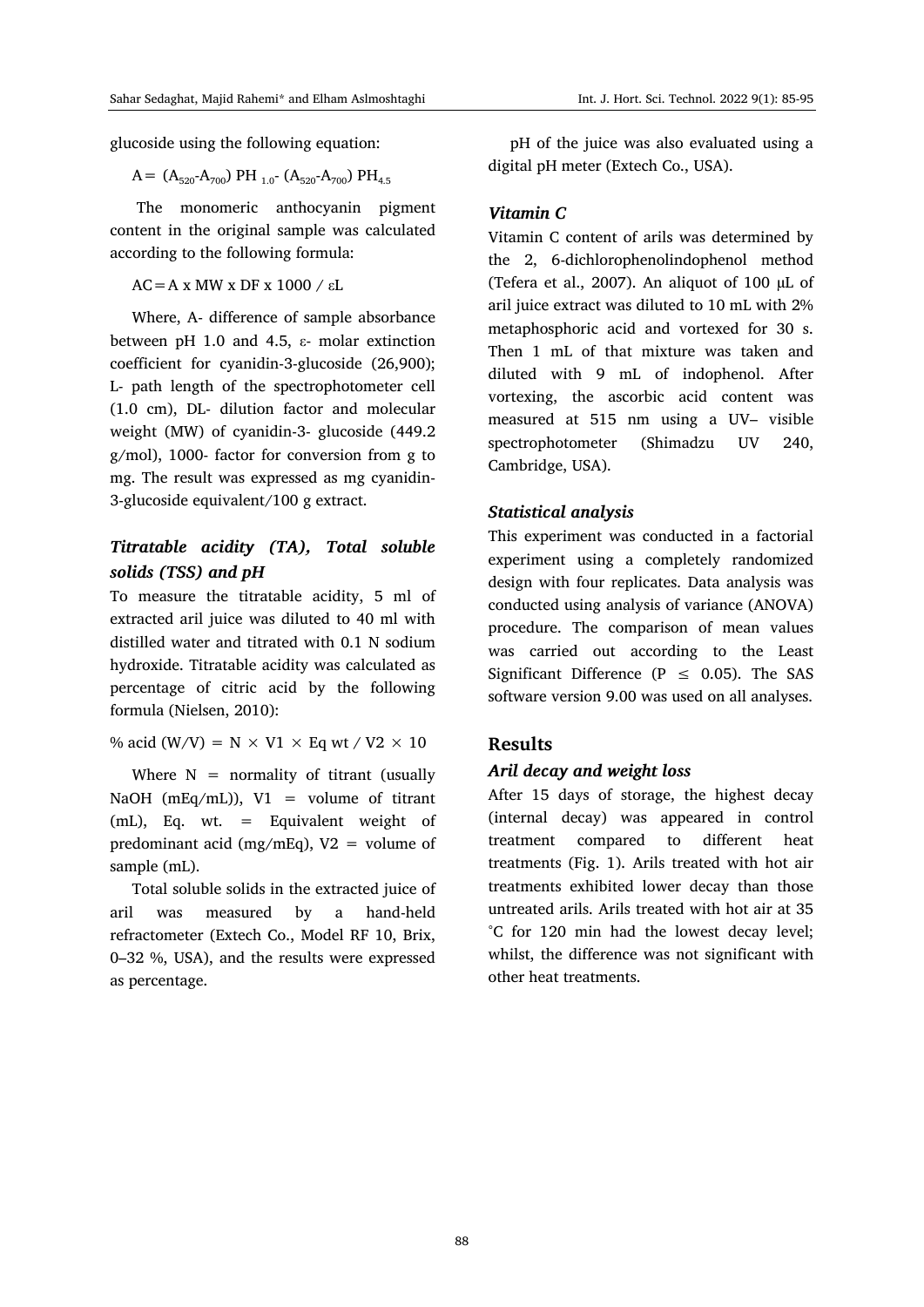

**Fig. 1.** Effects of different hot air temperature and duration treatments on "Rabab" pomegranate aril decay. Means with the same letters are not significantly different at 5% level, LSD

As shown in Table 1, hot air treatment at 35 °C for 60 min had the lowest weight loss (5.07 g); whilst, the difference was not significant with arils heated at 35 °C for 30 min (5.66 g). The highest weight loss was recorded in arils heated at 45 °C for 120 min, while having no significant difference with some treatments.

# *Titratable acidity (TA), total soluble solids (TSS), TSS/TA ratio and pH*

15-day aril storage caused a significant decrease in TA of arils. The highest TA of arils was recorded in control treatment and arils

heated at 45 °C for 120 min (0.94 % and 0.92%, respectively) (Table 1). Arils treated at 40 °C for 30 min had the lowest TA (0.78%). Nonetheless, there was no significant difference with some treatments. Arils heated at 45 °C for 30 min had the highest TSS content (22.90%), compared with the other treatments (Table 1). The ratio of TSS/TA was markedly the highest both in heated arils with 40 °C for 30 min and 45 °C for 30 min. The lowest TSS/TA ratio was recorded in untreated arils (20.69%) (Table 1).

| <b>Table 1.</b> Effects of different hot air temperature and duration treatments on aril weight loss, TA, TSS and |  |
|-------------------------------------------------------------------------------------------------------------------|--|
| TSS/TA Ratio of "Rabab" pomegranate aril.                                                                         |  |

| Temperature <sup>o</sup> C | Duration of hot air<br>treatment (min) | Aril weight loss<br>(g) | .<br>TA (%)           | TSS(%)             | TSS/TA                |
|----------------------------|----------------------------------------|-------------------------|-----------------------|--------------------|-----------------------|
| Control                    | $0^*$                                  | $12.59^{ab}$            | 0.94 <sup>a</sup>     | $19.50^{bc}$       | 20.69 <sup>f</sup>    |
|                            | 30                                     | 5.66 <sup>c</sup>       | $0.81c-e}$            | 18.37 <sup>c</sup> | $22.51^{\text{c-e}}$  |
| 30                         | 60                                     | 5.07 <sup>c</sup>       | 0.83 <sup>c</sup>     | $19.00^{bc}$       | 22.67 <sup>cd</sup>   |
|                            | 120                                    | 6.47 <sup>bc</sup>      | $0.81$ <sup>c-e</sup> | $18.75^{bc}$       | $23.18^c$             |
| 40                         | 30                                     | $9.88^{bc}$             | $0.78^{\circ}$        | 19.77 <sup>b</sup> | $25.12^{ab}$          |
|                            | 60                                     | $7.17^{bc}$             | $0.91^{ab}$           | $19.27^{bc}$       | $21.14$ <sup>ef</sup> |
|                            | 120                                    | $13.1^{ab}$             | 0.80 <sup>de</sup>    | $19.25^{bc}$       | $23.84^{bc}$          |
| 45                         | 30                                     | $9.73^{bc}$             | 0.90 <sup>b</sup>     | $22.90^{\circ}$    | $25.31^{a}$           |
|                            | 60                                     | $8.81^{bc}$             | 0.81 <sup>cd</sup>    | $19.12^{bc}$       | 23.39 <sup>c</sup>    |
|                            | 120                                    | $18.48^{\circ}$         | $0.92^{ab}$           | $19.65^{bc}$       | $21.28^{d-f}$         |

\*Means in each column with the same letters are not significantly different at 5% level, LSD.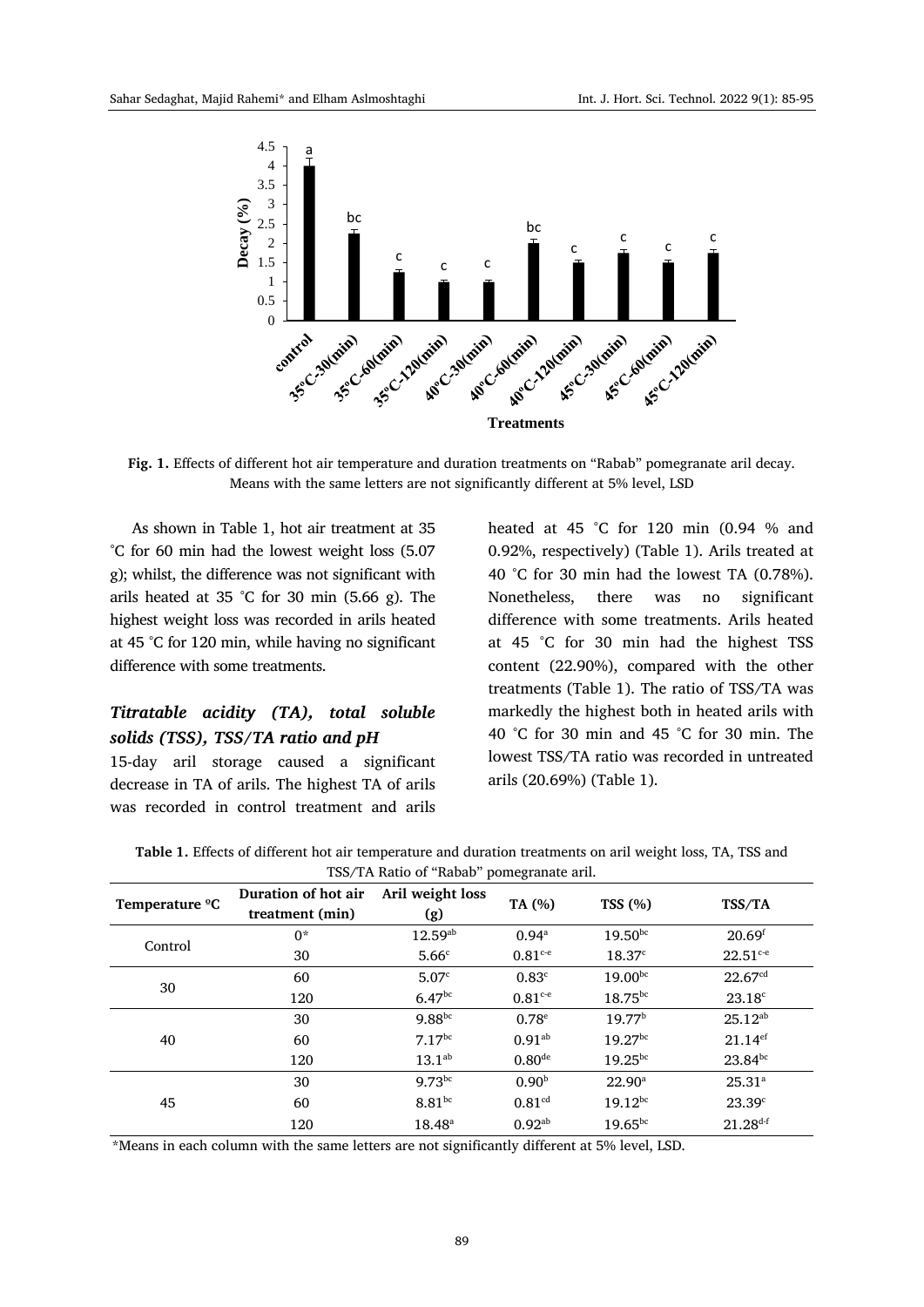Significantly higher pH was obtained in hot air treated arils in comparison with the control. The highest value was recorded in arils heated at 40 °C for 30 min (3.46); whilst, the control treatment showed the lowest value (3.38) (Table 2).

# *Total phenolic compounds, anthocyanin content and antioxidant activity*

After 15-day storage, significant decrease in

total phenolic compounds, total anthocyanin content and antioxidant activity were recorded in arils. Higher total phenolic compounds, total anthocyanin and antioxidant activity were obtained in control compared with the other treatments (Table 2). As shown in Table 2, the lowest total phenolic compounds, total anthocyanin and antioxidant activity were recorded in arils heated at 45 °C for 120 min.

| Table 2. Effects of different hot air temperature and duration treatments on pH, total phenol, anthocyanin |
|------------------------------------------------------------------------------------------------------------|
| content and antioxidant capacity of "Rabab" pomegranate aril.                                              |

|                            | Duration of hot |                      | <b>Total phenol</b>  | Anthocyanin           | Antioxidant           |
|----------------------------|-----------------|----------------------|----------------------|-----------------------|-----------------------|
| Temperature <sup>o</sup> C | air treatment   | pH                   | content (mg GAE      | content (mg per       | activity (%           |
|                            | (min)           |                      | per 100 mL)          | $100 g$ )             | DPPHsc)               |
| Control                    | $0^*$           | 3.38 <sup>c</sup>    | $80.95^{\mathrm{a}}$ | $16.60^{\rm a}$       | $70.77^{\rm a}$       |
|                            | 30              | $3.44^{ab}$          | 81.01 <sup>a</sup>   | $14.56^{b}$           | $67.10^{ab}$          |
| 35                         | 60              | 3.42 <sup>b</sup>    | $80.61$ <sup>a</sup> | $13.68^{b}$           | $64.59^{bc}$          |
|                            | 120             | 3.42 <sup>b</sup>    | 77.11 <sup>b</sup>   | 11.26 <sup>c</sup>    | 62.87 <sup>cd</sup>   |
| 40                         | 30              | 3.46 <sup>a</sup>    | 76.65 <sup>b</sup>   | 11.16 <sup>c</sup>    | $59.82^{de}$          |
|                            | 60              | $3.44$ ab            | $75.54^{bc}$         | $10.20$ <sup>cd</sup> | $58.86^{d-f}$         |
|                            | 120             | 3.42 <sup>b</sup>    | 73.27 <sup>d</sup>   | $10.41^{b}$           | $57.12$ <sup>ef</sup> |
| 45                         | 30              | $3.43$ <sup>ab</sup> | $75.01b-d$           | $9.24^{d}$            | 57.48 <sup>ef</sup>   |
|                            | 60              | $3.44$ <sup>ab</sup> | 73.98 <sup>cd</sup>  | 9.16 <sup>d</sup>     | $56.10$ <sup>ef</sup> |
|                            | 120             | 3.42 <sup>b</sup>    | $68.51$ <sup>e</sup> | 7.69 <sup>e</sup>     | $54.93$ <sup>f</sup>  |

**\***Means in each column with the same letters are not significantly different at 5% level, LSD.

### *Vitamin C*

The highest and the lowest values of vitamin C were recorded in control and hot air treatment at 45 °C for 120 min, respectively (Fig. 2). Extended treatment duration (120 min) significantly reduced the vitamin C content of arils compared with the control treatment (Fig. 2).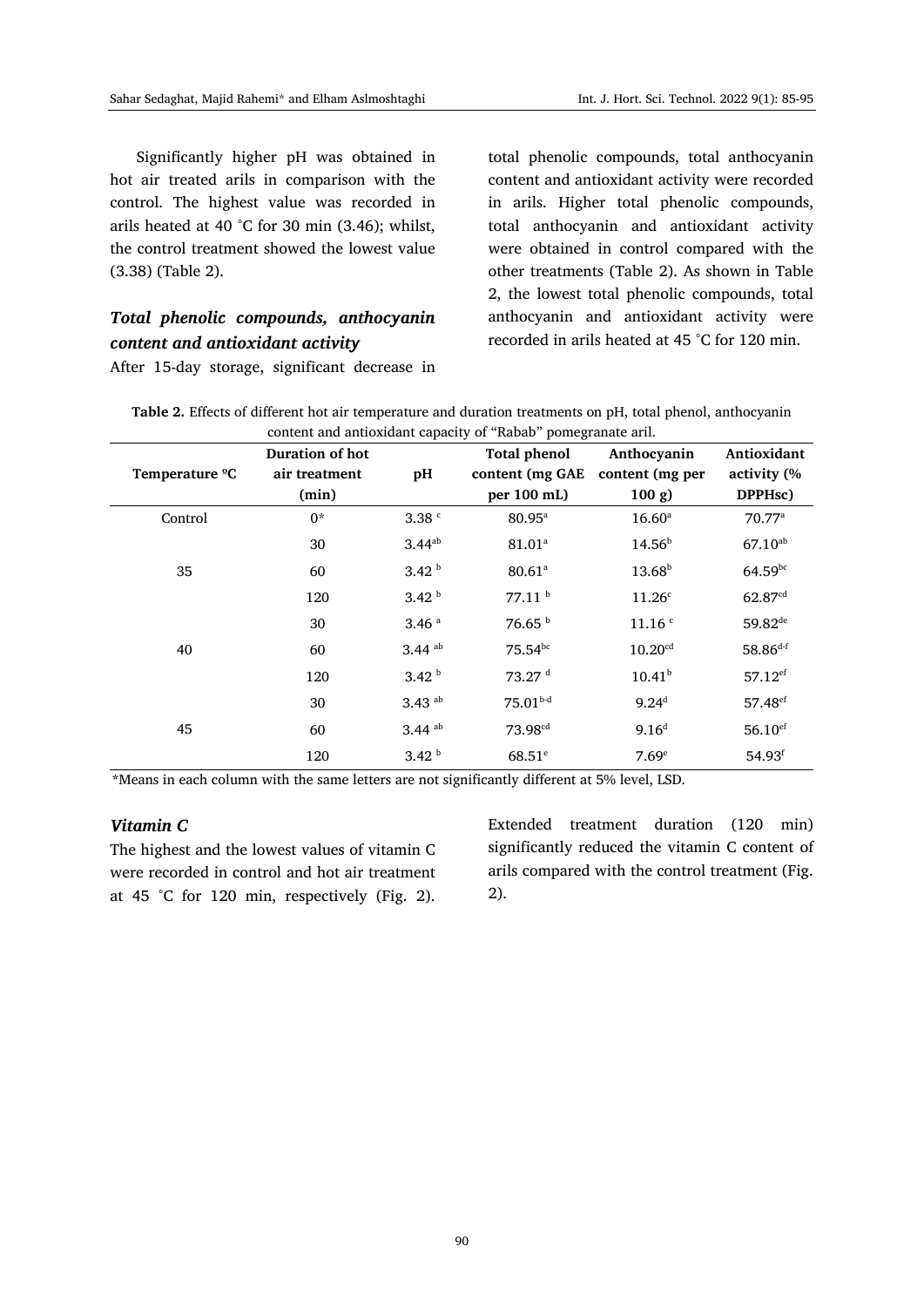

**Fig. 2.** Effects of different hot air temperature and duration treatments on Ascorbic Acid of "Rabab" pomegranate arils. Means with the same letters are not significantly different at 5% level, LSD

#### *Aril color values*

No significant differences were observed in aril color (L\*, a\*, b\*) between heated arils and control treatment (data not shown).

#### **Discussion**

The results obtained in this study revealed that the use of different heat treatments caused a significant effect on qualitative and quantitative traits of arils.

In the current study, heated arils had the lowest decay symptoms. Heat treatments have been used to prevent fungal decay, control insect pests, increase tolerance to chilling injury, delay ripening, and extend postharvest life of various fruits and vegetables (Lurie, 1998). In line with our results, Smith and Worthington (1965) and Pan et al. (2004) found that hot air treatment was more effective than hot water dip in reducing decay in strawberries. It seems that the mechanism of the heat treatment application in variety of different commodities may be via either direct interaction with the fungus itself or via physiological response of the fruit tissue through the up-regulation of defense mechanisms or delaying ripening and senescence (Maghoumi et al., 2013). In accordance with the present study, the detrimental effect of heat treatment on microorganism growth could be direct and/or indirect. Directly, it could retard fungal spore germination; while indirectly, it could activate defense responses in fruit, mainly as an effect of heat shock. Thus, our result revealed that high temperature in short time is more capable to rapid inactivation of microorganisms. So, it was suggested to be used high temperature /short time (HTST) term (Civello et al., 1997).

In this study, it was found that arils heated at 45 °C for 120 min led to significantly higher weight loss than the control. It seems that the longer the heat treatment duration, the greater the weight loss was occurred (Table 1). Additionally, in other studies reported that some fruits are even more perishable and their quality declines more rapidly if subjected to inappropriate heat treatment, which was in accordance with the current study. According to finding of Civello et al. (1997), hot air treatment at 50 °C for 2, 4 or 5 h resulted in damage in strawberry fruit, with greater fungal growth and enhanced quality deterioration compared with the control. In another case, hot air treatment at 58 °C caused tissue damage and increased weight loss and berry color darkening in table grape fruit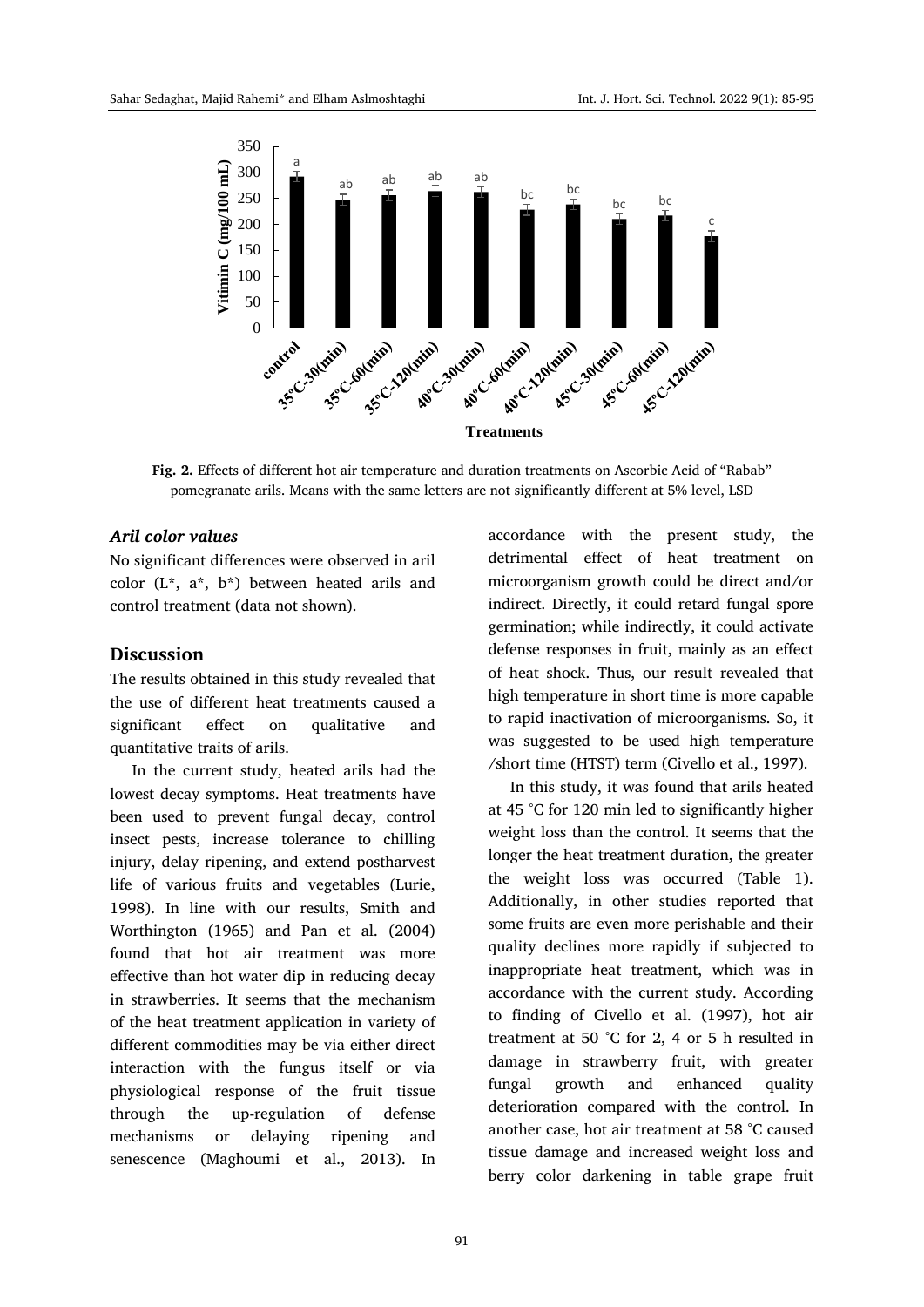(Lydakis and Aked, 2003). Previous studies have found that hot air treatment (45 °C for 4 h) were confirmed to decrease fruit respiration rate and ethylene production, and keep the integrity of membrane structure (Zhao et al., 2019).

According to the results of the present study, heat treatments decreased titratable acidity in arils. The reduction of TA by high temperature treatment has been reported in apples and tomatoes (Lurie, 1998), which was in line with the current study. Furthermore, a decrease in total acidity after application of heat treatment on 'Selva' (Vicente et al., 2002) and 'Tudla' (Garci´a et al., 1995) strawberries, apple, nectarine, grapefruit and tomato (Vicente et al., 2002) were found. It seems that heat treatments increased the rate of respiration, resulting in use of organic acid as a substrate for the process (Vicente et al., 2002).

In the present study, arils treated at 45 °C for 30 min had the highest TSS content. It seems that heat treatments postponed the decrease of soluble solids content, led to change in the metabolism of mono and disaccharides (Garci´a et al., 1995). In the current study the highest TSS /TA ratio might be due to the heat stress of aril which improved the permeability of vacuolar membrane and enabled acid to enter cytoplasm, and caused the decrease of TA content (Zhao et al., 2019).

The current study showed that treated arils recorded the highest pH content. In line with our results, an increase in pH content in heattreated fruit has been reported in 'Anna' apples (Lurie and Klein, 1990) and 'Tudla' strawberries (Garci´a et al., 1995) that might be due to the increased membrane permeability in heated fruit leading to enzymatic degradation of organic acids which released from the vacuole.

In the present study the reduction of total phenolic compounds, total anthocyanin content and antioxidant activity can be as a result of thermal degradation of anthocyanins and phenolic acid in heated arils (Madrigalcarballo et al., 2009; Devic et al., 2010) and also the astringency reduction of the fruits, which is considered a desirable sensory attribute in pomegranate (Meighani et al., 2017). Additionally, the lowest total phenolic compounds can be related to the activity of polyphenol oxidase due to use as the substrate, which was in accordance with the Madrigalcarballo et al. (2009) findings. In the current study, hot air treatments reached the highest antioxidant activity, which was in agreement with the findings of Madrigal-carballo et al. (2009) and Devic et al. (2010), who reported that phenolics are the most important compounds contributing to the maintenance of antioxidant statue. Moreover, it was suggested that antioxidant compounds are considered as an indicator of the quality of food processing due to its low stability during thermal process (Saxena et al., 2010). This reduction of antioxidant activity could be due to the loss of different components (i.e. phenolics acids, flavonoid and ascorbic acid), which are responsible for the antioxidant activity of pomegranate arils, during heating treatments (Saxena et al., 2010). Our results revealed that although natural antioxidants are lost during heating, the overall antioxidant properties of aril pomegranate could be maintained or enhanced by the formation of new antioxidant compounds with enhanced antioxidant properties, which was in line with the findings of Vega-Galvez et al. (2009). Increase in antioxidant activity following thermal treatment has been also reported in many vegetables (Kang *et al.,* 2006; Meighani *et al.,* 2014). Moreover, it seems that high activity of antioxidant compounds can reduce the accumulation of reactive oxygen species, leading to enhancing storage quality of arils (Ranjbari et al., 2016).

The application of hot air treatment led to the significant difference of the ascorbic acid concentration. Slight negative effect of hot air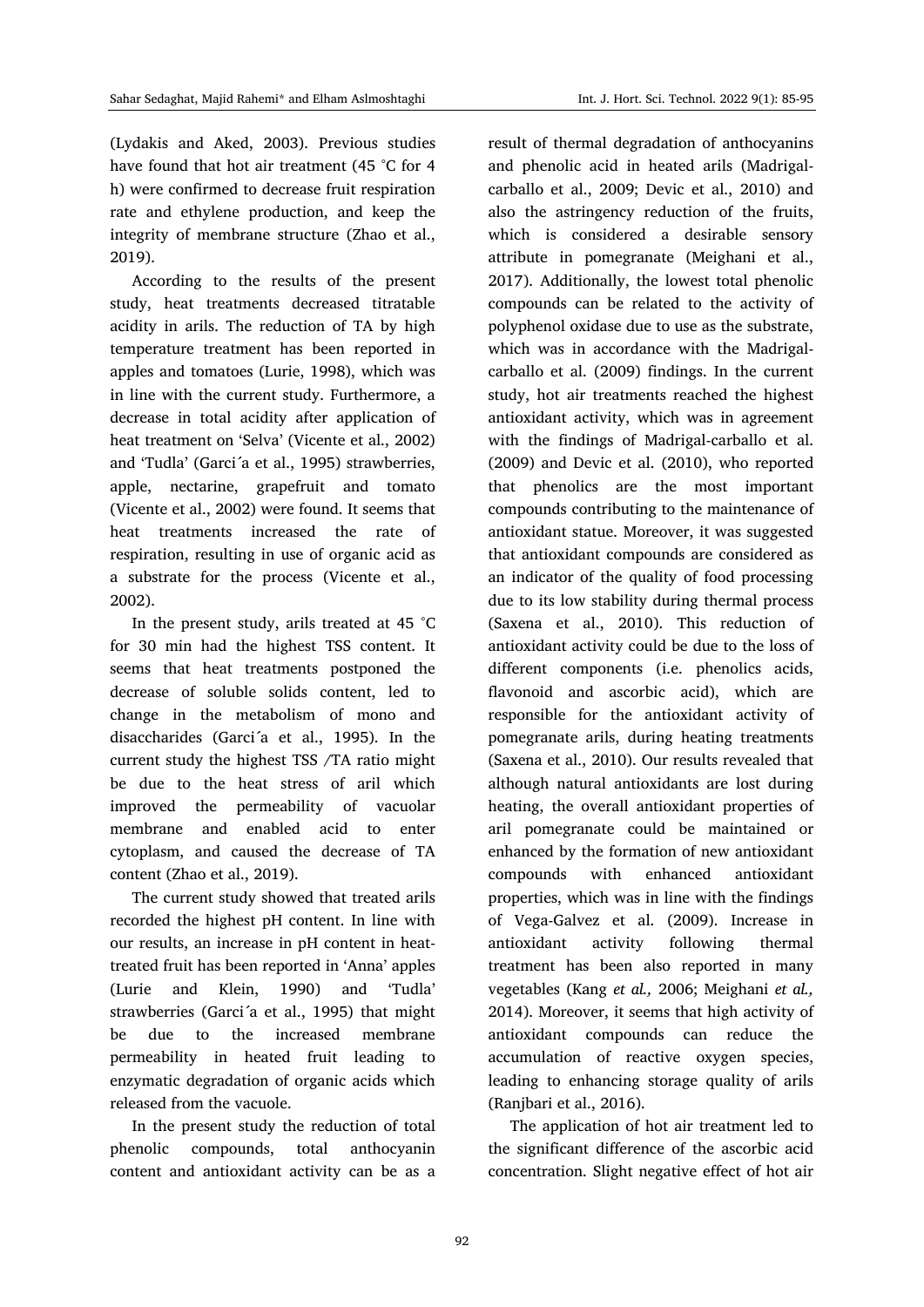treatment on vitamin C concentration compared with control was detected. The higher the temperature, the more vitamin C degradation (Oms-Oliu et al., 2008). Hot air treatments have been reported to affect vitamin C either negatively or positively in the other crops. The highest content of total ascorbic acid was observed in non-heated tomato (Soto-Zamora et al., 2005), but in strawberry higher level of ascorbic acid was found in heat treated fruit than in the control (Vicente et al., 2006).

In the current study, aril color values were not affected by different heat treatments that was not in accordance with the finding of Pal et al. (1999), who reported that mangoes treated with hot air produced more attractive husk color than the control.

#### **Conclusion**

In this study, we found that hot air treatment not only reduced decay, but also caused higher levels of TSS/TA ratio and pH during the subsequent storage. Thus, hot air treatment might be a useful technique to control fruit decay and to maintain quality in pomegranate aril during postharvest storage and transportation. As a whole, the application of mild heat treatments to pomegranate could be considered as a non-contaminant postharvest tool to maintain functional and nutritive properties during postharvest storage.

#### **Acknowledgments**

The authors wish to extend their thanks and appreciation to Shiraz University Research and Technology Council for their financial support.

#### **Conflict of Interest**

The authors declare that they have no conflict of interest.

#### **References**

Artés F, Tudela J.A, Villaescusa R. 2000. Thermal postharvest treatments for improving pomegranate quality and shelf life. Postharvest Biology and Technology 18(3), 245-251.

Bchir B, Besbes S, Karoui R, Attia H, Paquot M, Blecker C. 2012. Effect of air-drying conditions on physico-chemical properties of osmotically pretreated pomegranate seeds. Food and Bioprocess Technology 5(5), 1840-1852.

Bustamante C.A, Budde C.O, Borsani J. Lombardo V.A, Lauxmann M.A, Andreo C.S, Drincovich MF. 2012. Heat treatment of peach fruit: modifications in the extracellular compartment and identification of novel extracellular proteins. Plant Physiology and Biochemistry 60, 35-45.

Civello P.M, Martínez G.A, Chaves A.R, Añón M.C. 1997. Heat treatments delay ripening and postharvest decay of strawberry fruit. Journal of Agricultural and Food Chemistry 45(12), 4589- 4594.

Devic E, Guyot, S, Daudin J.D, Bonazzi C. 2010. Kinetics of polyphenol losses during soaking and drying of cider apples. Food and Bioprocess Technology 3(6), 867-877.

Defilippi B.G, Whitaker B.D, Hess-Pierce B.M, Kader A.A. 2006. Development and control of scald on wonderful pomegranates during long-term storage. Postharvest Biology and Technology 41(3), 234- 243.

Fallik E. 2004. Pre storage hot water treatments (immersion, rinsing and brushing). Postharvest Biology and Technology 32(2), 125-134.

Garcia J.M, Aguilera C, Albi M.A. 1995. Postharvest heat treatment on Spanish strawberry (*Fragaria x ananassa* cv. Tudla). Journal of Agricultural and Food Chemistry 43(6), 1489-1492.

Ghasemnezhad M, Zareh S, Rassa M, Sajedi R.H. 2013. Effect of chitosan coating on maintenance of aril quality, microbial population and PPO activity of pomegranate (*Punica granatum* L. cv. Tarom) at cold storage temperature. Journal of the Science of Food and Agriculture 93(2), 368-374.

Jaiswal V, DerMarderosian A, Porter JR. 2010. Anthocyanins and polyphenol oxidase from dried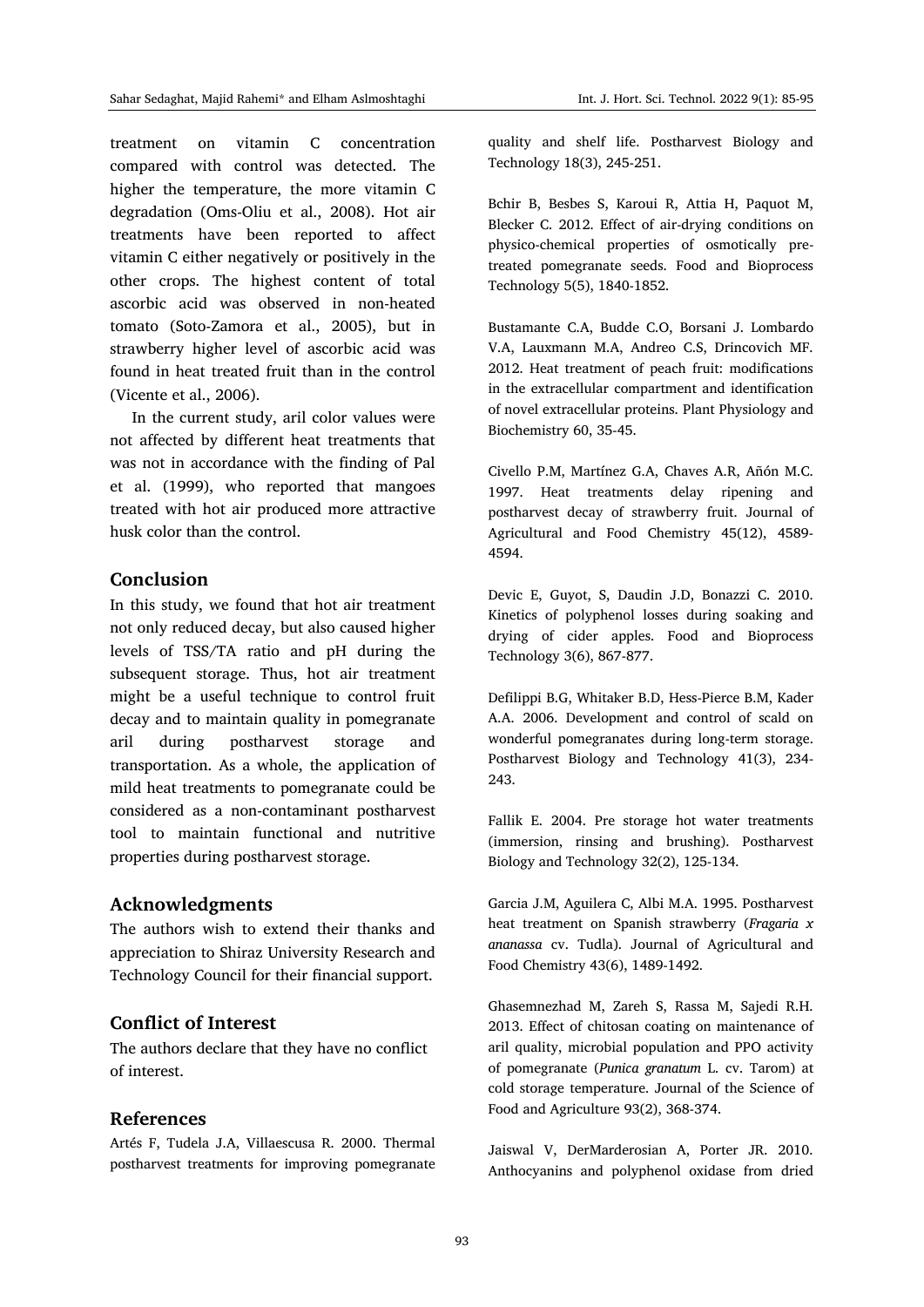arils of pomegranate (*Punica granatum* L.). Food Chemistry118(1), 11-16.

Kang K.S, Kim H.Y, Pyo J.S, Yokozawa T. 2006. Increase in the free radical scavenging activity of ginseng by heat-processing. Biological and Pharmaceutical Bulletin 29(4), 750-754.

Kırca A, Özkan M, Cemeroğlu B. 2007. Effects of temperature, solid content and pH on the stability of black carrot anthocyanins. Food chemistry 101(1), 212-218.

Lauxmann M.A, Brun B, Borsani J, Bustamante C.A, Budde C, Lara M.V, Drincovich M.F. 2012. Treated Dixiland Prunus persica Fruits: Common and Distinct Response to Heat and Cold Plos One 7(12), 1-16

Lurie S. 1998. Postharvest heat treatments. Postharvest biology and technology14(3), 257-269.

Lurie S, Klein J.D. 1990. Heat treatment of ripening apples: differential effects on physiology and biochemistry. Physiologia Plantarum 78(2), 181- 186.

Lydakis D, Aked J. 2003. Vapour heat treatment of Sultanina table grapes. II: Effects on postharvest quality. Postharvest Biology and Technology, 27(2), 117-126.

Madrigal-Carballo S, Rodriguez G, Krueger C.G, Dreher M, Reed J.D. 2009. Pomegranate (*Punica granatum*) supplements: authenticity, antioxidant and polyphenol composition. Journal of Functional Foods 1(3), 324-329.

Maghoumi M, Gomez P.A, ArtésHernández F, Mostofi Y, Zamani Z, Artés F. 2013. Hot water, UVC and superatmospheric oxygen packaging as hurdle techniques for maintaining overall quality of freshcut pomegranate arils. Journal of the Science of Food and Agriculture 93(5), 1162-1168.

Meighani H, Ghasemnezhad M, Bakhshi D. 2017. An Evaluation of the Phytochemical Properties of Some Pomegranate Cultivars during Fruit Development and Ripening. International Journal of Horticultural Science and Technology 4(2), 193-204.

Meighani H, Ghasemnezhad M, Bakshi D. 2014. Evaluation of biochemical composition and enzyme activities in browned arils of pomegranate fruits. International Journal of Horticultural Science and Technology 1(1), 53-65.

Mirdehghan S.H, Rahemi M, Serrano M, Guillén F, Martínez-Romero D, Valero D. 2006. Prestorage heat treatment to maintain nutritive and functional properties during postharvest cold storage of pomegranate. Journal of Agricultural and food Chemistry 54(22), 8495-8500.

Nielsen S.S. 2010. Food Analysis- Fourth edition. Springer: Media, LLC.

Oms-Oliu, G, Soliva-Fortuny R, Martín-Belloso O. 2008. Edible coatings with anti-browning agents to maintain sensory quality and antioxidant properties of fresh-cut pears. Postharvest Biology and Technology 50(1), 87-94.

Pal R, Thomas R, Sangeeta G, Lal B, Singh N, Gupta S. 1999. Influence of postharvest treatment with vapor heat and hydrogen peroxide-based chemical on the quality of mango cv. Baneshan. Journal of Applied Horticulture 1(2), 108-111.

Palou L, Smilanick J.L, Droby S. 2008. Alternatives to conventional fungicides for the control of citrus postharvest green and blue molds. Stewart Postharvest Review 2(2), 1-16.

Pan J, Vicente A.R, Martínez G.A, Chaves A.R, Civello P.M. 2004. Combined use of UVC irradiation and heat treatment to improve postharvest life of strawberry fruit. Journal of the Science of Food and Agriculture 84(14), 1831-1838.

Patil A.V, Karade A.R. 1996. In Tropical and subtropical fruits. Calcutta: Naya Prakash.

Ranjbari F, Moradinezhad F, Khayyat M. 2016. Effect of nitric oxide on biochemical and antioxidant properties of pomegranate fruit cv. Shishe-kab during cold storage. International Journal of Horticultural Science and Technology 3(2), 211-219.

Romano G, Baranyai L, Gottschalk K, Zude M. 2008. An approach for monitoring the moisture content